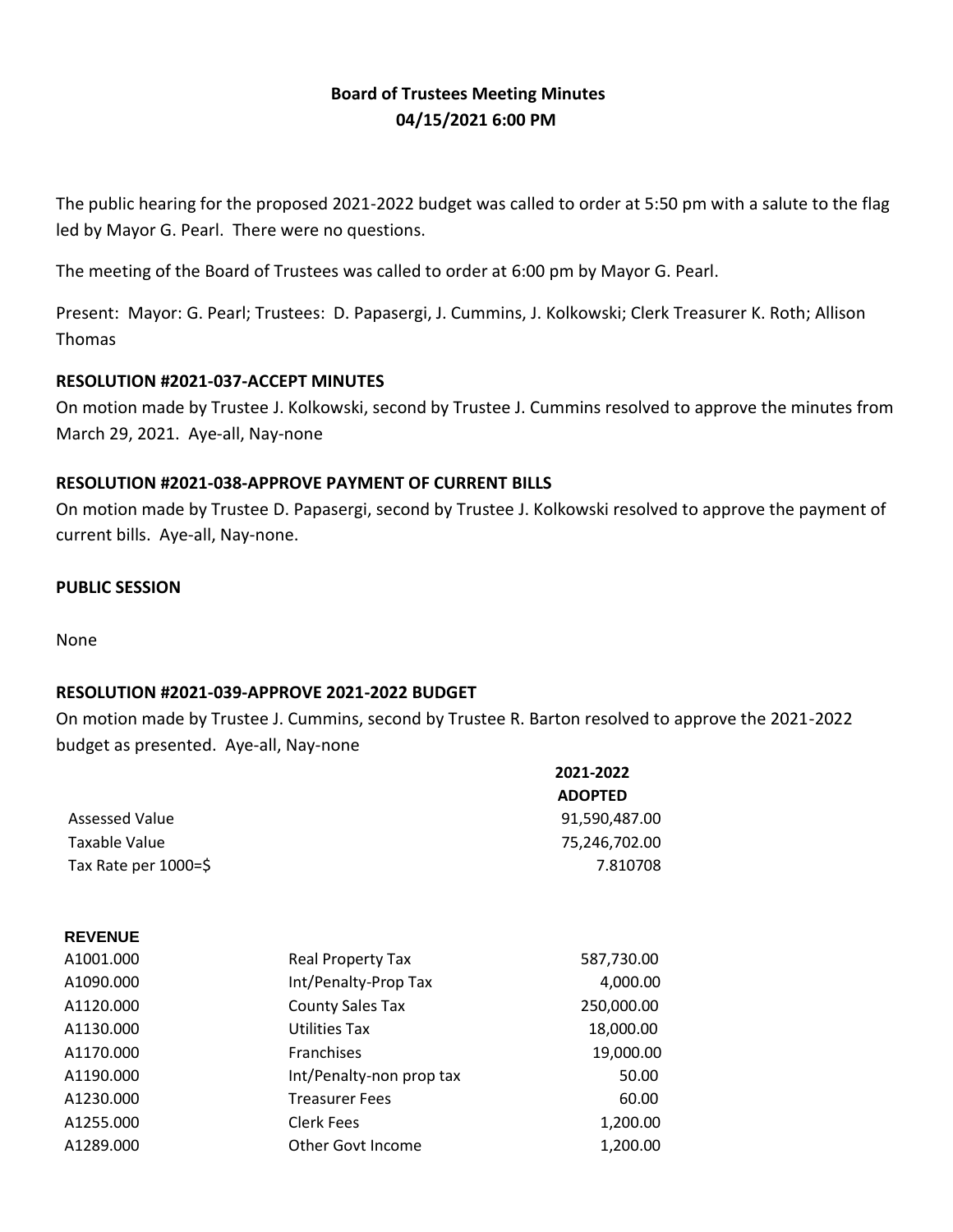| A1560.000            | Safety Inspection                 | 4,500.00     |
|----------------------|-----------------------------------|--------------|
| A1589.000            | <b>Public Safety Income</b>       |              |
| A1603.000            | Reg of Vital Stats                | 50.00        |
| A2089.000            | Oth Gen Govt Dept Income          |              |
| A2110.000            | <b>Zoning Fees</b>                | 1,200.00     |
| A2130.000            | Refuse/Garbage charges            | 50,000.00    |
| A2189.000            | Sidewalks                         |              |
| A2260.000            | <b>Police Services</b>            | 14,000.00    |
| A2401.000            | <b>Interest Earnings</b>          | 50.00        |
| A2530.000            | Games of Chance                   | 50.00        |
| A2555.000            | <b>Building Permits</b>           | 2,500.00     |
| A2610.000            | Fines/Forfeitures                 | 53,500.00    |
| A2665.000            | Sales of Equipment                |              |
| A2680.000            | <b>Insurance Recovery</b>         |              |
| A2770.000            | <b>Miscellaneous Revenues</b>     | 5,500.00     |
| A3001.000            | State Aid per Capita              | 10,000.00    |
| A3005.000            | Mortgage Tax                      | 9,500.00     |
| A3089.000            | Other Govt Aid                    |              |
| A3501.000            | Consolidated Highway Aid          | 42,000.00    |
| A3820.000            | Youth Programs                    |              |
|                      |                                   |              |
| <b>TOTAL REVENUE</b> |                                   | 1,074,090.00 |
|                      |                                   |              |
| <b>EXPENSES</b>      |                                   |              |
| A1010.100            | <b>Bd of Trustees-Personnel</b>   | 11,700.00    |
| A1010.400            | <b>Bd of Trustees-Contractual</b> | 300.00       |
| A1110.100            | Justice-Personnel                 | 27,200.00    |
| A1110.400            | Justice-Contractual               | 3,500.00     |
| A1110.426            | Justice-Office Sup                | 500.00       |
| A1110.460            | Justice-Postage                   | 600.00       |
|                      |                                   |              |
| A1210.100            | Mayor-Personnel                   | 6,100.00     |
| A1210.400            | Mayor-Contractual                 | 1,000.00     |
| A1325.100            | ClerkTreas-Personnel              | 22,500.00    |
| A1325.200            | ClerkTreas-Equipment              | 400.00       |
| A1325.400            | ClerkTreas-Contractual            | 5,000.00     |
| A1325.426            | ClerkTreas-Office                 | 2,000.00     |
| A1325.430            | ClerkTreas-Phone                  | 1,600.00     |
| A1325.460            | ClerkTreas-Postage                | 2,400.00     |
| A1325.480            | ClerkTreas-Advertising            | 600.00       |
| A1325.490            | <b>Clerk Treas-Contracts</b>      | 10,000.00    |
| A1364.000            | Exp on Prop acq for Taxes         |              |
| A1410.100            | DepClerk-Personnel                | 20,900.00    |
|                      |                                   |              |
| A1420.100            | Law/Attorney-Personnel            |              |
|                      | Law/Attorney-Contractual          | 3,500.00     |
| A1420.400            |                                   |              |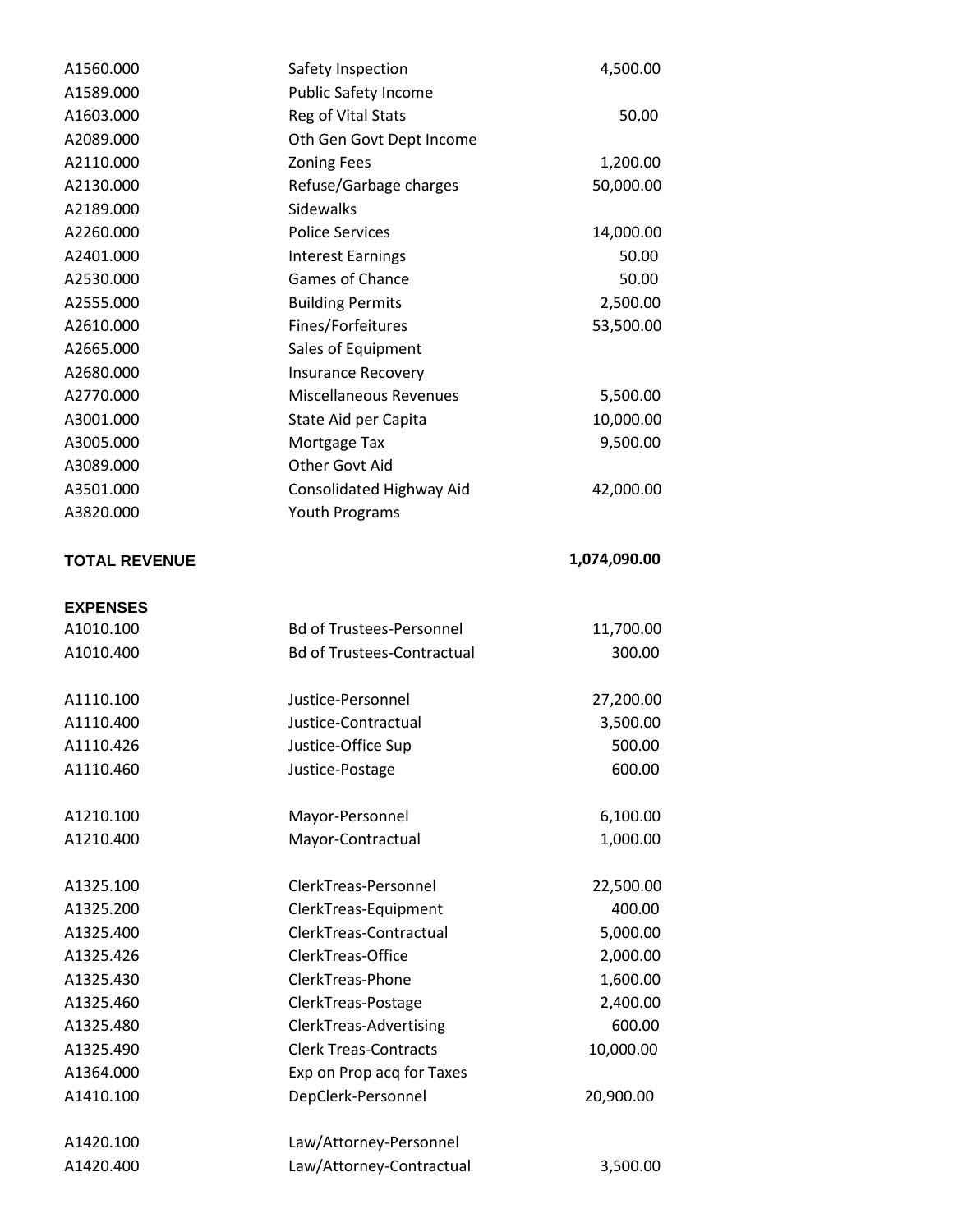| A1450.400 | Elections-Contractual             | 300.00     |
|-----------|-----------------------------------|------------|
| A1620.100 | <b>Bldg-Personnel</b>             | 5,000.00   |
| A1620.200 | Bldg-Equipment                    | 500.00     |
| A1620.400 | <b>Bldg-Contractual</b>           | 6,000.00   |
| A1620.410 | <b>Bldg-Electric</b>              | 5,500.00   |
| A1620.420 | <b>Bldg-Heat</b>                  | 2,000.00   |
| A1620.427 | <b>Bldg-Maint/Supplies</b>        | 1,000.00   |
| A1910.400 | <b>Unallocated Insurance</b>      | 57,000.00  |
| A1920.400 | <b>Municipal Association Dues</b> | 1,900.00   |
| A1930.400 | Judgements & Claims               |            |
| A1950.000 | Taxes & Assessments on Property   |            |
|           |                                   |            |
| sub-total |                                   | 199,000.00 |
| A3120.100 | Police-Personnel                  | 209,030.00 |
| A3120.200 | Police-Equipment                  | 25,000.00  |
| A3120.400 | Police-Contractual                | 8,700.00   |
| A3120.411 | Police-Motor Vehicle R&M          | 3,500.00   |
| A3120.412 | Gas & Oil                         | 10,000.00  |
| A3120.415 | Radio Repair                      | 1,200.00   |
| A3120.423 | Uniforms                          | 2,000.00   |
| A3120.424 | <b>Uniform Cleaning</b>           | 1,000.00   |
| A3120.425 | Ammo                              | 1,200.00   |
| A3120.426 | Police-Office Supplies            | 400.00     |
| A3120.428 | <b>Educational Supplies</b>       | 250.00     |
| A3120.430 | Telephone                         | 2,000.00   |
| A3120.490 | <b>Police Contracts</b>           | 1,200.00   |
| A9950.900 | Reserves                          |            |
| sub-total |                                   | 265,480.00 |
| A3620.100 | Bldg/Zoning-Personnel             | 14,000.00  |
| A3620.400 | Bldg/Zoning-Contractual           | 1,000.00   |
| sub-total |                                   | 15,000.00  |
| A5010.100 | <b>Streets-Admin Service</b>      | 39,350.00  |
| A5020.000 | Engineer                          |            |
| A5110.100 | Streets-Personnel                 | 43,950.00  |
| A5110.200 | Sts-Equipment                     | 7,000.00   |
| A5110.400 | Sts-Contractual                   | 46,000.00  |
| A5110.411 | Sts-Motor Veh R&M                 | 8,000.00   |
| A5110.412 | Sts-Gas & Oil                     | 6,000.00   |
| A5110.414 | Sts-Maintenance                   | 100,000.00 |
| A5110.419 | <b>Equipment Rental</b>           | 1,000.00   |
| A5110.420 | Curbing                           |            |
| A5132.400 | <b>Building Maint</b>             | 1,500.00   |
| A5132.410 | Garage Bldg-Electric              | 1,000.00   |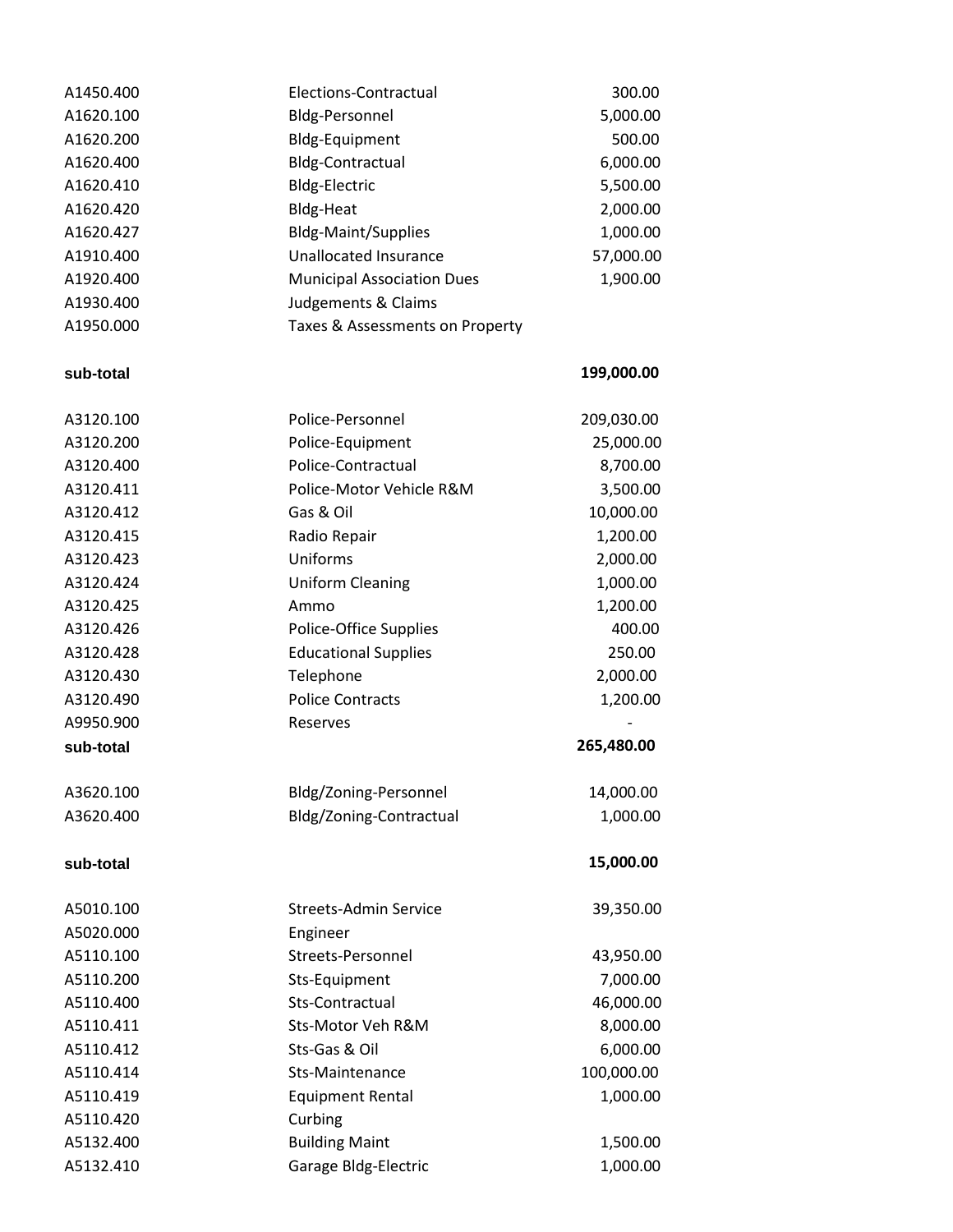| A5132.420                     | Garage Bldg-Heat                     | 2,000.00     |
|-------------------------------|--------------------------------------|--------------|
| A5142.100                     | Snow Removal-Personnel               | 6,000.00     |
| A5142.400                     | Snow-Contractual                     | 4,000.00     |
| A5182.410                     | Street Light-Contractual             | 30,000.00    |
| A5410.000                     | Sidewalks                            | 2,500.00     |
| A7110.100                     | Parks-Personnel                      | 1,000.00     |
| A7550.400                     | Celebrations-Contractual             | 5,000.00     |
| A8140.100                     | <b>Storm Sewers-Personnel</b>        | 5,000.00     |
| A8140.400                     | <b>Storm Sewers-Contractual</b>      | 4,000.00     |
| A8160.400                     | <b>Refuse Collection-Contractual</b> | 47,000.00    |
| A8170.100                     | <b>Street Clean-Personnel</b>        | 18,000.00    |
| A8510.000                     | <b>Community Beautification</b>      | 5,000.00     |
| A8560.400                     | <b>Trees Contractual</b>             | 2,000.00     |
| sub-total                     |                                      | 385,300.00   |
| A8010.400                     | <b>Zoning Contractual</b>            | 200.00       |
| A8010.100                     | <b>ZBA Services</b>                  | 705.00       |
| A8020.100                     | <b>Planning Board Services</b>       | 705.00       |
| A8025.400                     | <b>Planning Board Contractual</b>    | 300.00       |
| sub-total                     |                                      | 1,910.00     |
| A9010.800                     | <b>State Retirement</b>              | 14,350.00    |
| A9015.800                     | Fire & Police Retirement             | 53,000.00    |
| A9030.800                     | <b>Social Security</b>               | 27,700.00    |
| A9035.800                     | Medicare                             | 6,500.00     |
| A9040.800                     | <b>Workers Comp</b>                  | 20,300.00    |
| A9055.800                     | Disability Ins                       | 1,200.00     |
| A9060.800                     | <b>Health Insurance</b>              | 39,500.00    |
| A9050.800                     | Unemployment Insurance               |              |
| sub-total                     |                                      | 162,550.00   |
| A9901.900                     | Transfer to Library                  | 44,850.00    |
| A9901.910                     | <b>Transfer to Debt</b>              |              |
| A9950.900                     | <b>Transfer-Capital Project</b>      |              |
| sub-total                     |                                      | 44,850.00    |
| <b>Total General Expenses</b> |                                      | 1,074,090.00 |
| <b>Fund Balance</b>           |                                      |              |
| <b>Net General</b>            |                                      |              |

**WATER FUND Revenue**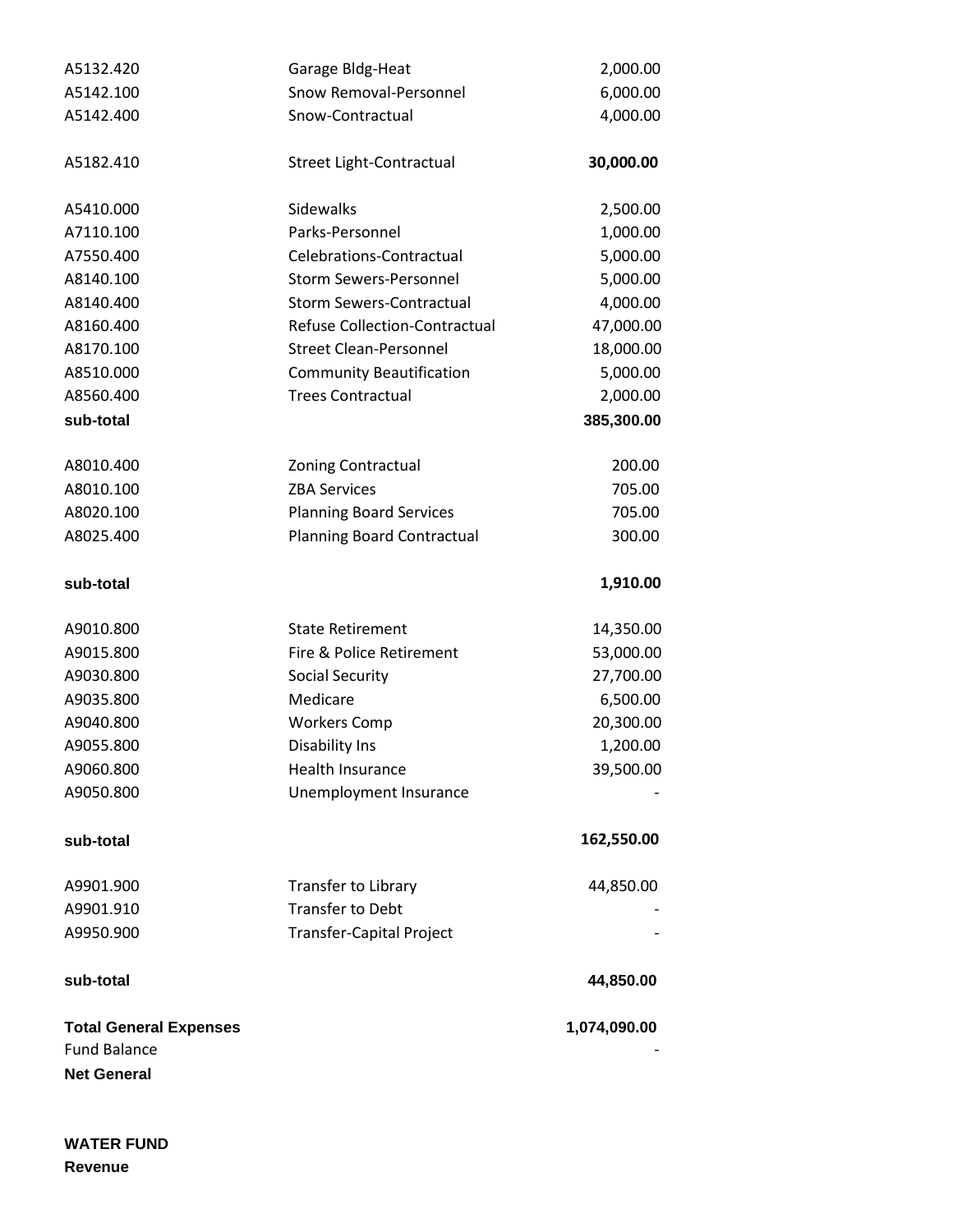| F2140.000             | <b>Metered Water Sales</b>          | 95,000.00  |
|-----------------------|-------------------------------------|------------|
| F2142.000             | <b>Unmetered Water Sales</b>        | 200.00     |
| F2148.000             | Int/Penalty-Water                   | 1,475.00   |
| F2378.000             | <b>Town Districts</b>               | 340,000.00 |
| F2401.000             | <b>Interest Earnings</b>            | 25.00      |
| F2665.000             | Sale of Equipment                   |            |
| F2770.000             | <b>Misc Revenues</b>                | 3,100.00   |
| <b>Total Revenue</b>  |                                     | 439,800.00 |
| <b>Expenses</b>       |                                     |            |
| F1440.400             | Engineers-Contractual               |            |
| F8310.100             | Admin-Personnel                     | 62,800.00  |
| F8310.200             | Admin-Equipment                     | 500.00     |
| F8310.400             | Contractual                         | 12,500.00  |
| F8310.420             | Heat (Gas)                          | 3,000.00   |
| F8310.430             | Phone                               | 1,000.00   |
| F8320.100             | Water Supply-Personnel              | 99,100.00  |
| F8320.400             | Source of Supply-Contractual        |            |
| F8320.410             | Source-Electric                     | 40,000.00  |
| F8320.420             | Source-Phone                        | 500.00     |
| F8340.200             | Trans & Dist-Equip                  | 31,000.00  |
| F8340.400             | <b>Trans &amp; Dist-Contractual</b> | 43,300.00  |
| F8340.421             | Flouride                            | 18,000.00  |
| F8340.422             | <b>Water Testing</b>                | 6,500.00   |
| F8340.427             | Maint & Supplies                    | 3,000.00   |
| F9010.800             | <b>State Retirement</b>             | 30,650.00  |
| F9030.800             | <b>Social Security</b>              | 10,000.00  |
| F9035.800             | Medicare                            | 2,300.00   |
| F9040.800             | <b>Workers Comp</b>                 | 24,700.00  |
| F9055.800             | Disability                          |            |
| F9060.800             | Hospitalization                     | 50,950.00  |
| F9950.900             | Transfer-Capital Fund, B&E          |            |
| <b>Total Expenses</b> |                                     | 439,800.00 |
| <b>Fund Balance</b>   |                                     |            |
| <b>Net Water</b>      |                                     |            |
| <b>SEWER FUND</b>     |                                     |            |
| Revenue               |                                     |            |
| G2120.000             | <b>Sewer Rents</b>                  | 275,000.00 |
| G2128.000             | Int/Penalty-Sewer                   | 3,000.00   |
| G2374.000             | Town                                | 355,000.00 |
| G2401.000             | <b>Interest Earnings</b>            |            |
| G2665.000             | Sale of Equipment                   |            |
| G2680.000             | <b>Insurance Recoveries</b>         |            |
| G2770.000             | Miscellaneous revenues              |            |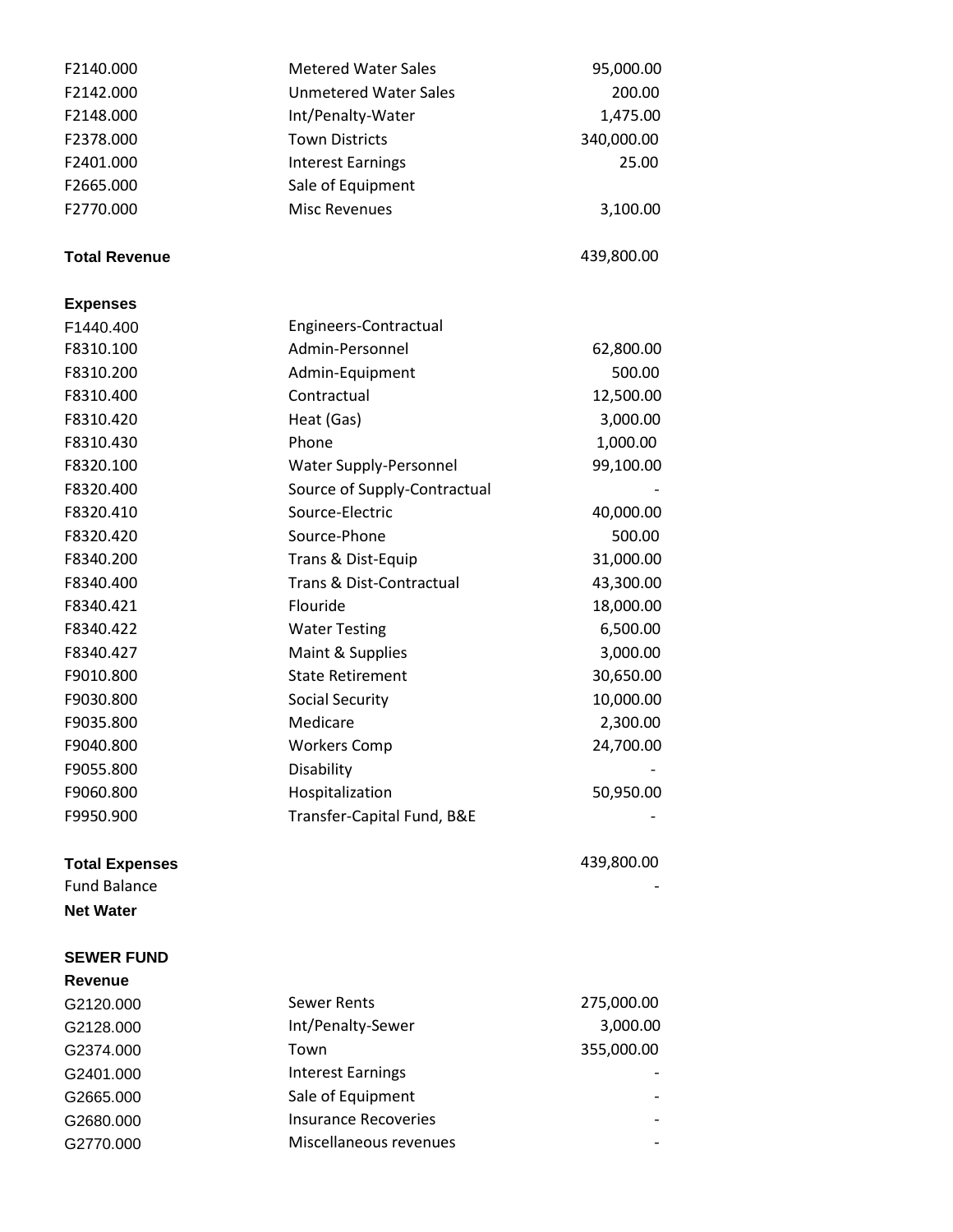## **Total Revenue** 633,000.00

#### **Expenses**

| G1440.000             | Engineer                          |            |
|-----------------------|-----------------------------------|------------|
| G1420.400             | Law/Attorney Contractual          |            |
| G8110.100             | <b>Admin Personnel</b>            | 29,000.00  |
| G8110.200             | Admin Equip Exp                   | 1,500.00   |
| G8110.400             | Contractual                       | 13,000.00  |
| G8120.100             | Sanitary Sewer-Personnel          | 13,000.00  |
| G8120.200             | Sanitary Sewer Equip              | 4,000.00   |
| G8120.400             | <b>Sanitary Sewer Contractual</b> | 3,000.00   |
| G8120.410             | Sanitary Sewer-Electric           | 12,000.00  |
| G8120.420             | Sanitary Sewer-Heat               | 1,500.00   |
| G8120.430             | Sanitary Sewer-Phone              | 1,000.00   |
| G8130.100             | Sewage Treatment-Personnel        | 16,000.00  |
| G8130.200             | Sewage Treatment-Equipment        | 11,000.00  |
|                       | Sewage Treatment-Disp             |            |
| G8130.400             | Contract                          | 1,500.00   |
| G8130.410             | Sewer Processing-Olean            | 435,000.00 |
| G8130.421             | <b>Bacteria</b>                   | 7,000.00   |
| G8130.427             | Maint & Supplies                  | 3,000.00   |
| G9010.800             | <b>State Retirement</b>           | 21,000.00  |
| G9030.800             | <b>Social Security</b>            | 3,300.00   |
| G9035.800             | Medicare                          | 800.00     |
| G9040.800             | <b>Workers Comp</b>               | 9,400.00   |
| G9055.800             | Disability                        |            |
| G9060.800             | Hospitalization                   | 47,000.00  |
| G9901.900             | <b>Transfer to Other Funds</b>    |            |
| <b>Total Expenses</b> |                                   | 633,000.00 |
| <b>Fund Balance</b>   |                                   |            |
| <b>Net Sewer</b>      |                                   |            |
| Library               |                                   |            |
| <b>Revenue</b>        |                                   |            |
| L2360.000             | <b>Town Revenue</b>               | 44,850.00  |
| L2370.000             | Library System Aid                | 995.00     |
| L2401.000             | Interest & Earnings               | 13.00      |
| L2670.000             | <b>Book Sale</b>                  | 100.00     |
| L2680.000             | <b>Insurance Recovery</b>         |            |
| L2705.000             | Gift/Donations                    |            |
| L2716.000             | <b>Memorials</b>                  |            |
| L2760.000             | Grants(Bullet Fund)(Cash Gr)      | 7,750.00   |
| L2770.000             | Fines/Fees/Copies                 | 711.00     |
| L5031.000             | Transfer from other               | 53,662.00  |
| L2710.000             | Investment                        | 6,292.00   |
|                       |                                   |            |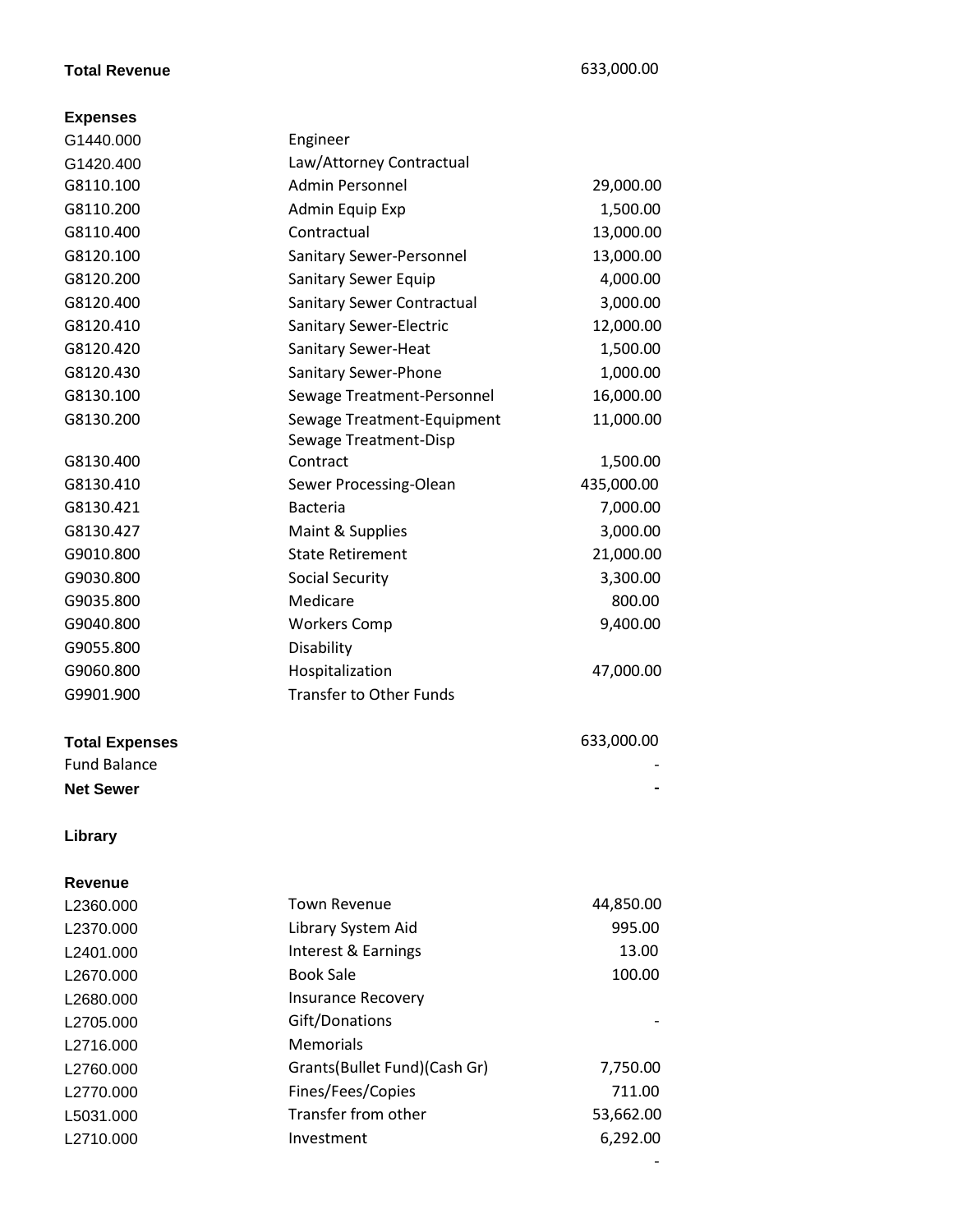#### **Total Revenue 114,373.00**

| <b>Expenses</b>       |                       |                  |
|-----------------------|-----------------------|------------------|
| L7410.100             | Personnel             | 74,126.00        |
| L7410.200             | Equipment             |                  |
| L7410.400             | Contractual           | 14,212.00        |
| L7410.410             | Electric              | 2,200.00         |
| L7410.420             | Gas (Heat)            | 1,800.00         |
| L7410.430             | Phone/Internet        | 750.00           |
| L7410.440             | Library Books         | 4,800.00         |
| L9010.800             | <b>NYS Retirement</b> | 9,424.00         |
| L9030.800             | Social Security       | 4,596.00         |
| L9035.800             | Medicare              | 1,075.00         |
| L9040.800             | <b>Workers Comp</b>   | 667.00           |
| L9055.800             | Disability            | 223.00           |
|                       | Insurance-Bldg        | 500.00           |
| <b>Total Expenses</b> |                       | \$<br>114,373.00 |
|                       |                       | \$               |
| <b>Fund Balance</b>   |                       |                  |
| <b>Net Library</b>    |                       | \$               |
|                       |                       |                  |

The following items were read by Mayor Pearl:

- 1. Appointments
- 2. Official Newspaper
- 3. Dates/Times of regular board meetings
- 4. Designation of Depositories
- 5. Committees
- 6. Purchasing Policy
- 7. Investment Policy
- 8. Advance Approval of Claims
- 9. Mileage Allowance

## **RESOLUTION # 2021-040-APPROVE 2022 ORGANIZATIONAL MEETING APPOINTMENTS**

2021 ORGANIZATIONAL MEETING APPOINTMENTS, NEWSPAPER, DATES AND TIMES OF REGULAR MEETINGS, DESIGNATION OF DEPOSITORIES, COMMITTEES, PURCHASING POLICY, INVESTMENT POLICY, AVANCED APPROVAL OF CLAIMS, MILE ALLOWANCE AND CREDIT CARD POLICY REVIEW AND APPROVAL BY BOARD OF **TRUSTEES** 

On motion made by Trustee J. Kolkowski, second by Trustee J. Cummins resolved that all Appointments, Official Newspaper, Dates and Times of Regular Meetings, Designation of Depositories, Committees, Purchasing Policy, Investment Policy, Advanced Approval of Claims, Mileage Allowance and Credit Card Policy read and/or submitted by Mayor Pearl at the 2021-2022 Village of Allegany Board of Trustees Organizational Meeting have been reviewed and/or approved on 4/15/2021 by the Board of Trustees. Aye-all, Nay-none.

## **2022 ORGANIZATIONAL MEETING APPOINTMENTS**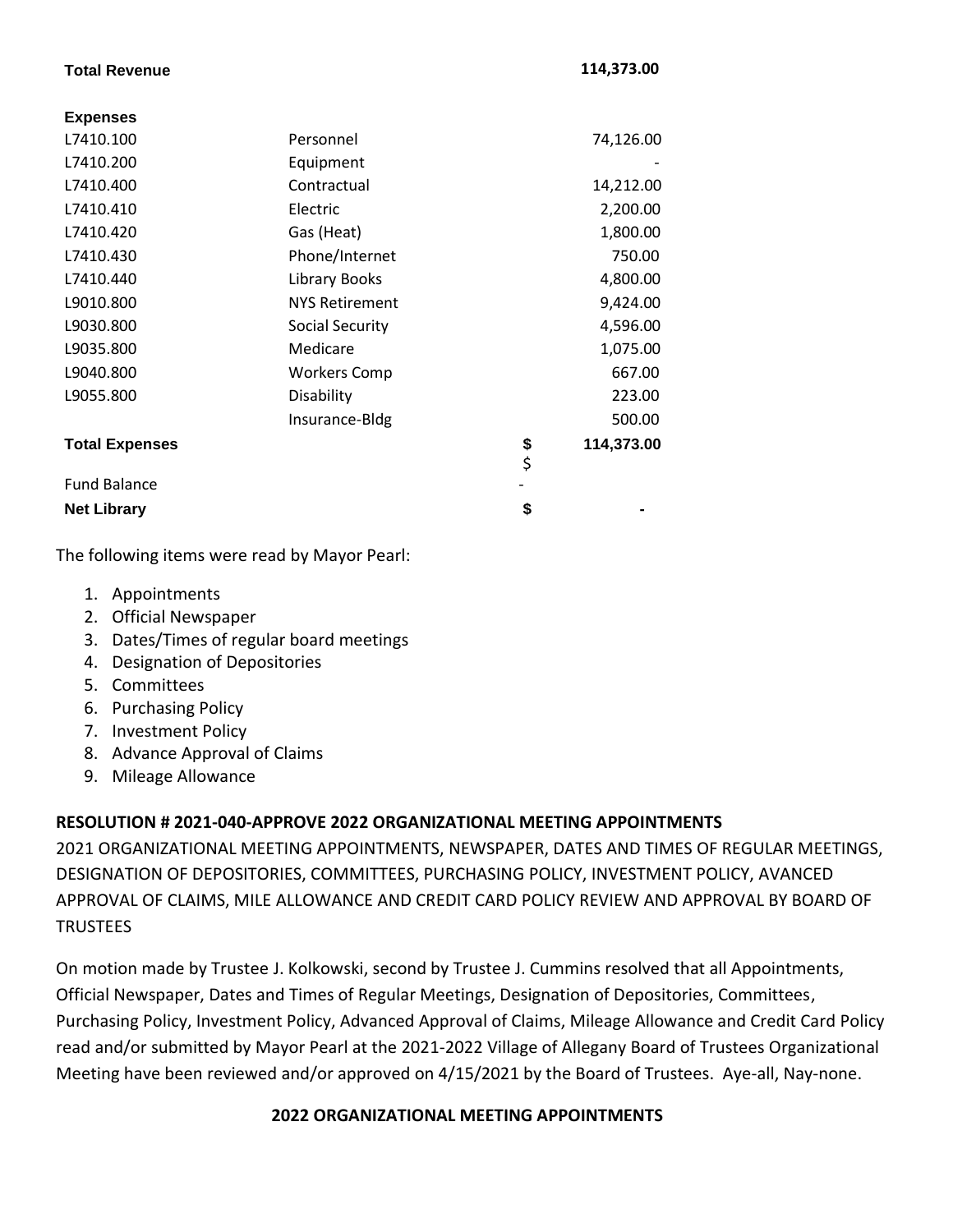# **VILLAGE OF ALLEGANY APPOINTMENTS 2021-2022**

| Deputy Mayor                                                      | Jerry Cummins                                                                                                                                                                                                                                              |
|-------------------------------------------------------------------|------------------------------------------------------------------------------------------------------------------------------------------------------------------------------------------------------------------------------------------------------------|
| <b>Clerk Treasurer</b><br><b>Registrar of Vital Statistics</b>    | Kimberly Roth                                                                                                                                                                                                                                              |
| Deputy Clerk, Court Clerk<br>Deputy Registrar of Vital Statistics | Athena Silluzio                                                                                                                                                                                                                                            |
| <b>Superintendent of Public Works</b>                             | Frank Snyder                                                                                                                                                                                                                                               |
| <b>Police Chief</b>                                               | Christopher Baker                                                                                                                                                                                                                                          |
| <b>Acting Lieutenant</b>                                          | Chris McGraw                                                                                                                                                                                                                                               |
| Patrolman-full time                                               | <b>Richard Love</b>                                                                                                                                                                                                                                        |
| School Resource Officer/Patrolman full time                       | Jeremy Pula                                                                                                                                                                                                                                                |
| Sr. Patrolman-part time-Acting Sergeant                           | <b>Timothy Peterson</b>                                                                                                                                                                                                                                    |
| Patrolmen-part time                                               | Travis Radomski<br>Daniel Gonska<br>Zachary Lippert<br>David Conner<br>Sean Obergfell<br>Jordan Abdo<br><b>Matthew Rado</b><br><b>Anthony Ellis</b><br>Kyle Threehouse<br>Devine Leacock<br><b>Mandi Douthit</b><br><b>Tyler Phillippi</b><br>Daniel Brown |
| Sex Offender Registration Act Compliance Officers                 | <b>Timothy Peterson</b>                                                                                                                                                                                                                                    |
| Juvenile Officer                                                  | Jeremy Pula                                                                                                                                                                                                                                                |
| Civil Defense Director                                            | Frank Snyder                                                                                                                                                                                                                                               |
| <b>Emergency Command Coordinator</b>                              | Frank Snyder                                                                                                                                                                                                                                               |
| Attorney                                                          | Michael Burke                                                                                                                                                                                                                                              |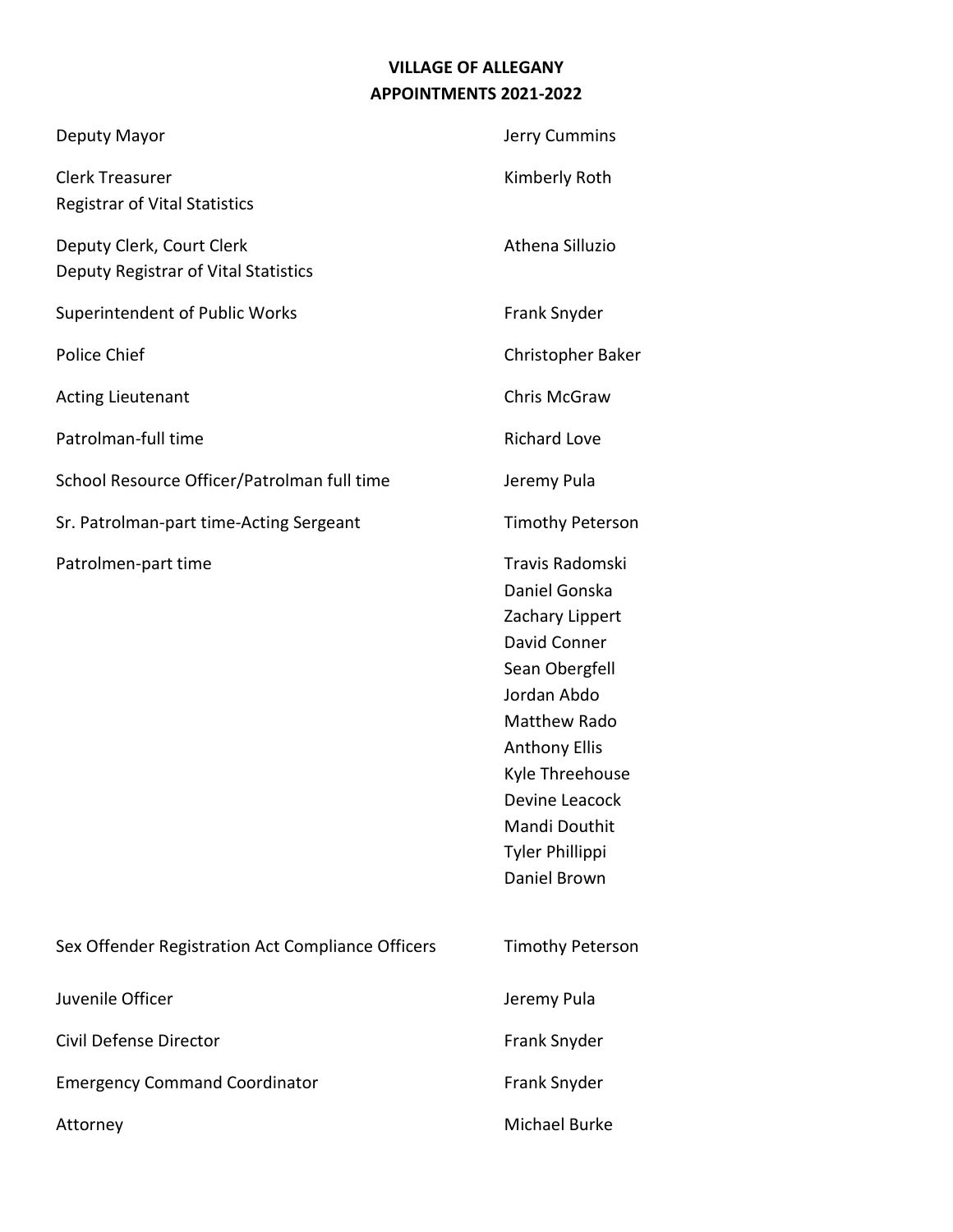| <b>Prosecuting Attorney</b>                                   | <b>Michael Burke</b>                                                                                                     |
|---------------------------------------------------------------|--------------------------------------------------------------------------------------------------------------------------|
| Code Enforcement Officer                                      | John Helgager                                                                                                            |
| Chief Water Operator                                          | Anthony Papasergi                                                                                                        |
| <b>Crossing Guards</b>                                        | <b>Ronald Williams</b>                                                                                                   |
|                                                               | Thomas Jones                                                                                                             |
|                                                               | Randy Henderson                                                                                                          |
| Crossing Guard (Sub)                                          | Jeffery Harvey<br><b>Gillian Williams</b>                                                                                |
| <b>Official Newspaper</b>                                     | Times Herald, Olean                                                                                                      |
| <b>Village Board Meetings</b><br><b>Official Depositories</b> | 1 <sup>st</sup> Monday of each month, 6:00 pm<br><b>Municipal Building</b><br>subject to change<br><b>Five Star Bank</b> |
|                                                               | <b>Community Bank</b>                                                                                                    |
|                                                               | <b>MBIA Class</b>                                                                                                        |

# **VILLAGE OF ALLEGANY COMMITTEES 2021-2022**

| <b>Streets</b>          | Jerry Cummins        |
|-------------------------|----------------------|
| Water                   | John Kolkowski       |
| Sewer                   | John Kolkowksi       |
| Police                  | Jerry Cummins        |
| Code Enforcement        | <b>Gregory Pearl</b> |
| Fire Department Liaison | <b>Gregory Pearl</b> |
| <b>Budget</b>           | <b>Gregory Pearl</b> |
| <b>Sidewalks</b>        | Dominic Papasergi    |
| <b>Trees</b>            | Dominic Papasergi    |
|                         | Sue Cooper-Forester  |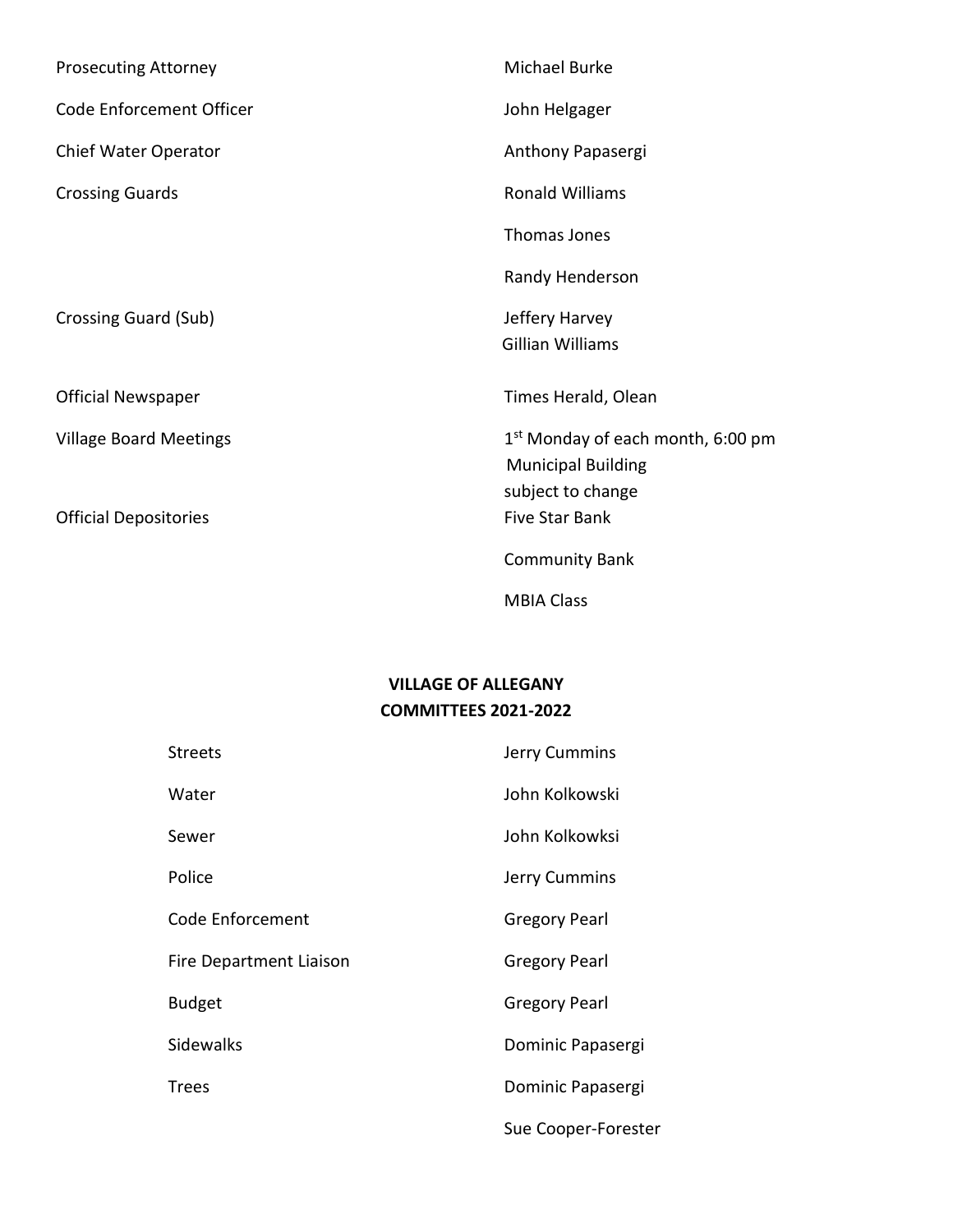|                             | Jay McIntosh-Arborist              |
|-----------------------------|------------------------------------|
| Contracts                   | <b>Gregory Pearl</b>               |
| Clerk's Office              | <b>Gregory Pearl</b>               |
| Zoning/Planning Boards      | Dominic Papasergi<br>Robert Barton |
| Village/Town/School Liaison | Jerry Cummins                      |
| Safety Committee            | TBD                                |
| <b>Personnel Committee</b>  | <b>Gregory Pearl</b>               |

## **PURCHASING POLICIES AND PROCEDURES**

THIS RESOLUTION SETS FORTH THE POLICIES AND PROCEDURES OF THE VILLAGE OF ALLEGANY TO MEET THE REQUIREMENTS OF GENERAL MUNICIPAL LAW, SECTION 104-b.

## **Purpose**

Goods and services that are not required by law to be procured pursuant to competitive bidding must be procured in a manner as to assure the prudent and economical use of public moneys in the best interest of the taxpayers, to facilitate the acquisition of goods and services of maximum quality at the lowest possible cost under the circumstances, and to guard against favoritism, improvidence, extravagance, fraud and corruption. To further these objectives, the governing board is adopting an internal policy and procedures governing all procurements of goods and services which are not required to be made pursuant to the competitive bidding requirements of General Municipal Law, section 103 or of any other general, special, or local law.

## **Procedures for Determining Whether Procurements are Subject to Bidding**

The procedures for determining whether a procurement of goods and services is subject to competitive bidding and documenting the basis for any determination that competitive bidding is not required by law is as follows:

| $$1-3,000$                                                                                            | At the discretion of the Board and/or Department Head.              |  |
|-------------------------------------------------------------------------------------------------------|---------------------------------------------------------------------|--|
| \$3,001-10,000                                                                                        | At the discretion of the Board and Department Head (may be verbal). |  |
| \$10,001-19,999                                                                                       | Written quote from at least 2 separate vendors (if available).      |  |
| \$20,000 and up                                                                                       | Sealed bids in conformance with Municipal Law, Section 103.         |  |
| Proper documentation is required when the quote is not awarded to the vendor giving the lowest price. |                                                                     |  |

Quotes will be awarded to the lowest responsible and responsive vendor.

## **Statutory Exceptions to Quotations/Proposals Requirements of This Policy and Procedures**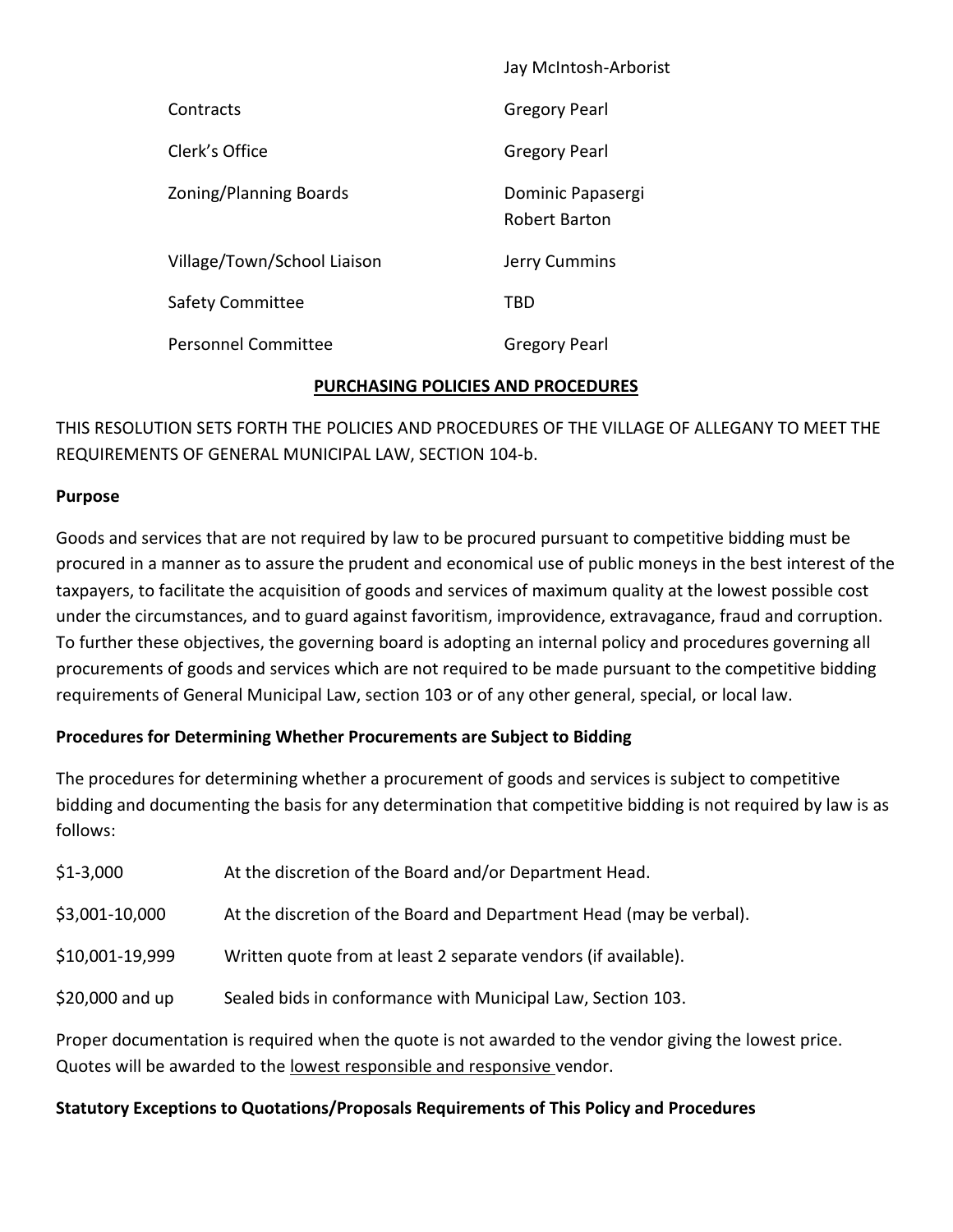Except for procurements made pursuant to General Municipal Law, section 103(3) (through certain county contracts), section 104 (through certain State and Federal contracts), State Finance Law, section 162, Correction Law, sections 184 and 186 (from "preferred sources," including articles manufactured in correctional institutions), or the items excepted herein, alternative proposals or quotations for goods and services shall be secured by use of either written requests for proposals, written quotations, verbal quotations or any other method of procurement that furthers the purposes of the General Municipal Law, section 104-b.

As an alternative to soliciting competition individually or through cooperative purchasing arrangements, the village may "piggyback" on contracts that have been extended to local governments by certain other governments.

## Procedures for Public Work Projects/Contracts

| \$1-5,000                                                                                    | At the discretion of the Board and/or Department Head.                                                    |  |
|----------------------------------------------------------------------------------------------|-----------------------------------------------------------------------------------------------------------|--|
| \$5,001-10,000                                                                               | At the discretion of the Board and Department Head.                                                       |  |
| \$10,001-20,000                                                                              | Documented telephone quotes from at least 3 separate vendors (if available)                               |  |
| \$20,001-34,999                                                                              | Formal written Request for Proposal with a response from at least 2 vendors and if<br>possible 3 vendors. |  |
| \$35,000 and up                                                                              | Formal sealed bids in conformance with Municipal Law, Section 103.                                        |  |
| In all circumstances, whenever other than the lowest quote is awarded, there must be written |                                                                                                           |  |
| documentation of the reason for the award.                                                   |                                                                                                           |  |

# UNDER NO CIRCUMSTANCES CAN A QUOTE THAT EXCEEDS THE BID LIMIT BE AWARDED.

## Professional Services

Professional services generally include services rendered by attorneys, engineers, and certain other services requiring specialized or technical skills, expertise or knowledge, the exercise of professional judgment or a high degree of creativity. In addition, insurance coverage (e.g, health, fire, liability, and workers' compensation) is also not subject to competitive bidding requirements.

| $$1-10,000$      | Annual charge will be at the discretion of the Department head and with the approval of<br>the Board.                                                                                  |
|------------------|----------------------------------------------------------------------------------------------------------------------------------------------------------------------------------------|
| \$10,001-19,999  | Prices will be obtained by formal written quotes from at least 2 sources and the award<br>will be made at the discretion of the Department Head and with the approval of the<br>Board. |
| $$20,000$ and up | Prices will be obtained by Formal Request for Proposal, with the award of contract being<br>made by the Board.                                                                         |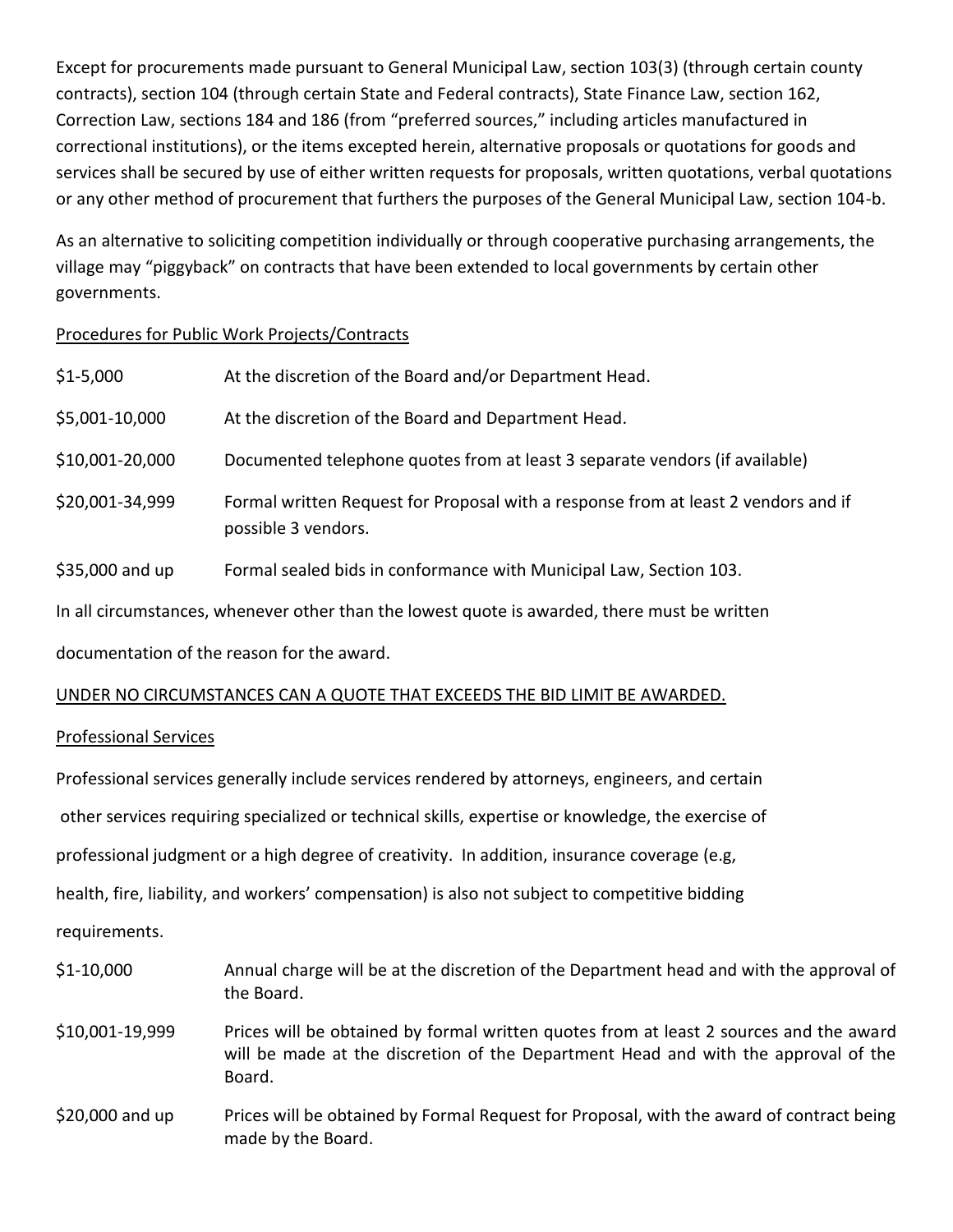Awards to other than the lowest proposer must be properly documented with the rational/reason for the rejection of the lowest price.

Any and all procedures not specifically covered in this policy will be adhered to as covered in General Municipal Law, Section 104-b.

An emergency exists wherein the delay caused by soliciting quotes would endanger the health, Welfare, or property of the municipality, or more important the individual taxpayer, then the procurement of goods or services will be at the discretion of the property department head with documentation as to the nature of the emergency and shall be sent to the Governing Board, within five (5) working days of such procurement.

#### Input From Board

Comments have been solicited from the Board of Trustees of the Village of Allegany in the procurement process prior to the enactment of this policy and procedures, and will be solicited from time to time hereafter.

#### Annual Review

The Board of Trustees shall annually review and, when needed, update this policy and procedures.

The Mayor shall be responsible for conducting an annual evaluation of the effectiveness of the procurement policy and procedures and an evaluation of the control procedures established to ensure compliance with the procurement policy, and shall be responsible for reporting back to the board.

#### Unintentional Failure to Comply

The unintentional failure to comply fully with the provisions of General Municipal Law, section 104-b shall not be grounds to void action taken or give rise to a cause of action against the Village of Allegany or any officer or employee thereof.

#### Resolution

Adopted on 4/15/2021 by 4 to 0 vote of the Board of Trustees of the Village of Allegany.

## **INVESTMENT POLICY OF THE VILLAGE OF ALLEGANY**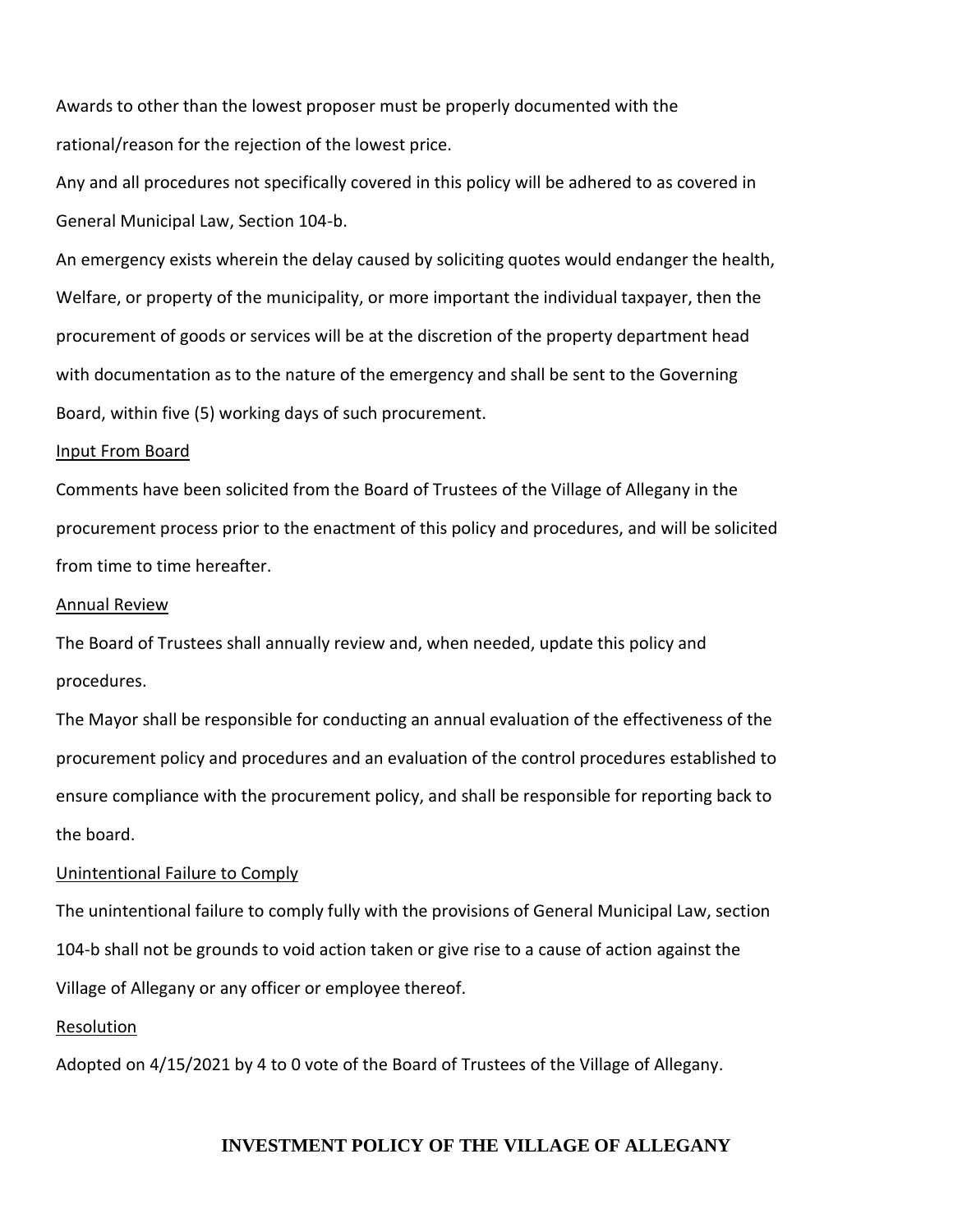The objectives of the Investment Policy of the Village of Allegany is to minimize risk, to insure that investments mature when the cash is required to finance operations; and to insure a competitive rate of return. In accordance with this policy, the chief fiscal officer is hereby authorized to invest all funds including proceed of obligation in:

Certificates of Deposit issued in a bank or trust company authorized to do business in New

York State:

Savings accounts;

Obligations of New York State;

Obligations of the United State Government;

The following banks and municipal investors are designated by the Village of Allegany;

Five Star Bank, Allegany, New York

The Community Bank, N. A., Olean, New York

MBIA Municipal Investors Service Corporation

Collateral:

Certificate of Deposits shall be fully secured by insurance of the Federal Deposit Insurance Corporation or by obligations of federal agencies, the principal and interest of which are guaranteed by the United States, or obligations of New York State local governments. Obligations shall be held by a third party.

Collateral shall not be required with respect to the direct purchase of obligations of New York State, obligations of the United States, and obligations of federal agencies the principal and interest of which are guaranteed by the United State Government.

The governing Village Board of the Village of Allegany shall review and approve the investment policy, at least annually, and if practicable, at its organizational meeting and the members shall review and amend, if necessary these investment policies

The provision of these investment guidelines shall take effect prospectively, and shall not invalidate the prior selection of any Custodial Bank or prior investment.

## **ADVANCE APPROVAL OF CLAIMS**

WHEREAS the Board of Trustees of the Village of Allegany has determined to authorize payment in advance of audit claims for public utility services, postage, credit card accounts, freight and express charges, and

WHEREAS all such claims shall be presented at the next regular meeting for audit, and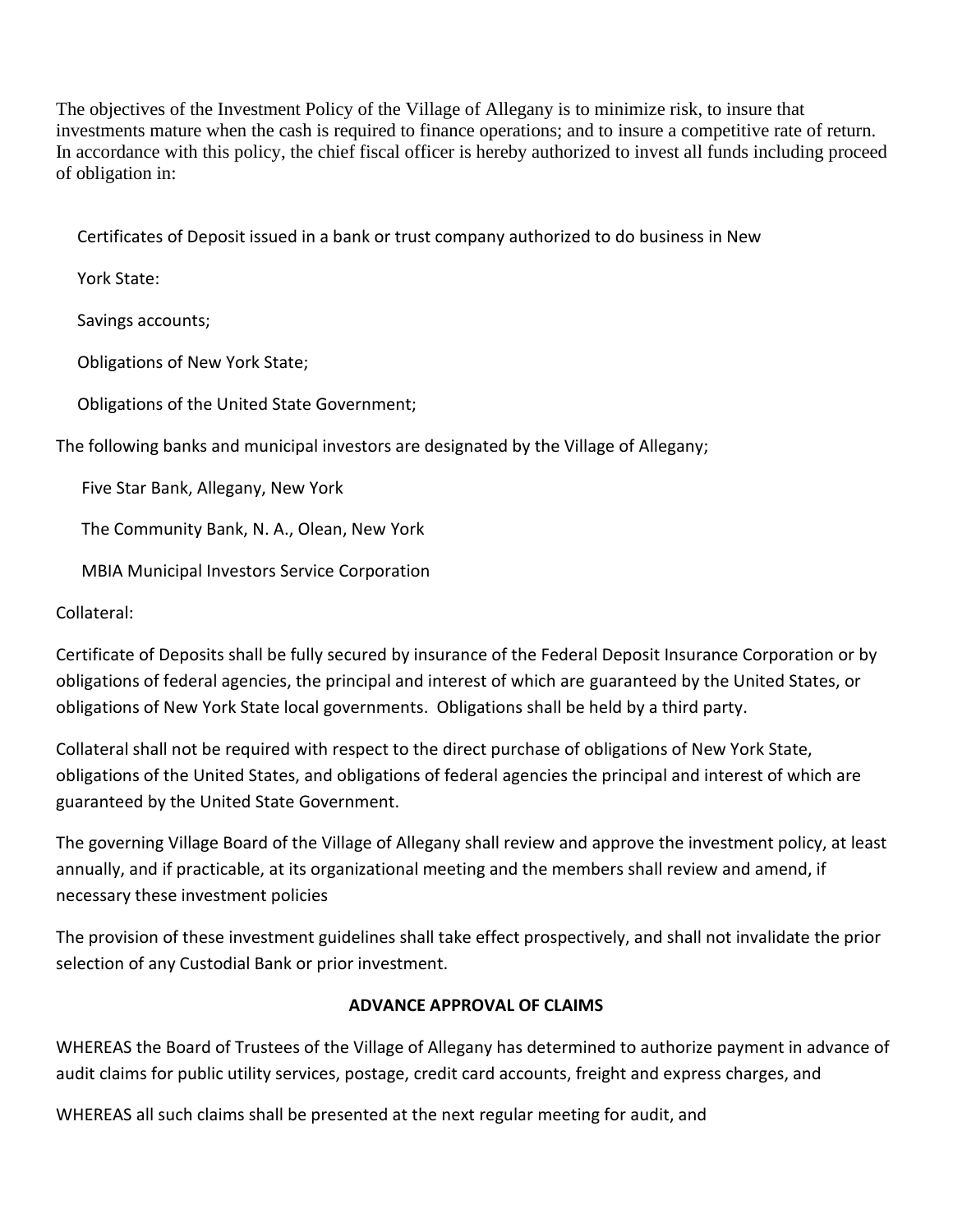WHEREAS the claimant and officer incurring or approving the same shall be jointly and severally liable for any amount disallowed by the board of trustees,

## NOW THEREFORE BE IT RESOLVED:

Section 1. That the board of trustees authorizes payment in advance of audit of claims for public utility services, postage, freight and express charges and all such claims shall be presented at the next regular meeting for audit and the claimant and officer incurring or approving the same shall be jointly and severally liable for any amount disallowed by the board of trustees.

Section 2. That this resolution shall take effect immediately.

## **MILEAGE POLICY**

 WHEREAS the Board of Trustees has determined to pay a fixed rate for mileage as reimbursement to officers and employees of the Village who use their personal automobiles while performing their official duties on behalf of the Village;

## NOW THEREFORE BE IT RESOLVED:

 Section 1. That the board of Trustees shall approve reimbursement to such officers and employees at the rate of \$.575 per mile;

Section 2. That this resolution shall take effect immediately.

# **ESTABLISHING A CREDIT CARD POLICY FOR THE VILLAGE OF ALLEGANY**

It is common practice for local governments to use credit cards for the convenience of making phone or internet purchases, paying for employee travel expenses or small purchases of goods and services for official business of the Village of Allegany. Credit cards used by local governments include general purpose credit cards, vendor-specific cards and fuel cards. General purpose cards are frequently issued under the name of the local government in the name of a specified local official; vendor-specific cards are commonly issued in the name of the local government and usually include a list of authorized users; fuel cards can be location-specific cards or travel cards that can be used at any of the designated vendor's service stations.

Therefore, it is essential that the Village of Allegany maintain adequate internal controls over governmentissued credit cards and payments made for related expenses are properly authorized and appropriate.

# **Policy and Procedures**

- The Village of Allegany authorizes the use of government-issued credit cards by its officials and employees for phone purchases, internet purchases, travel-related purposes and for small goods and services as deemed necessary and feasible.
- The actual and necessary expenses shall be incurred in accordance with and subject to all laws, rules, and regulations applicable to municipal charges incurred by Village of Allegany officials and employees.
- The Village Clerk and/or Deputy Clerk shall have sole custody of the credit card(s)\*. They will be stored in a cabinet in the clerk's office and the cabinet locked when the office is closed. A credit card will be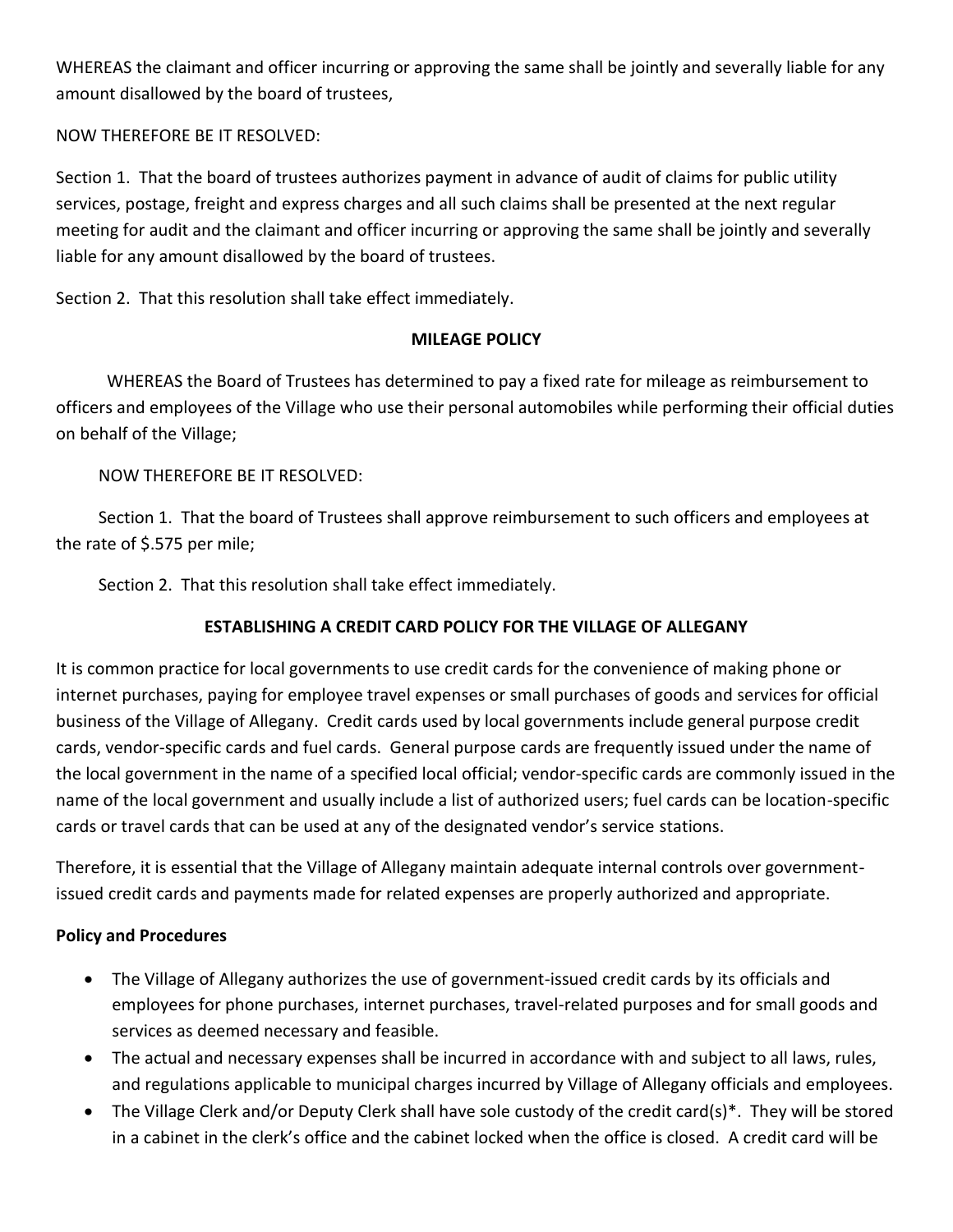issued to an employee and recorded on a sign-out sheet (Exhibit A) by the clerk or deputy clerk as follows:

-date of issuance -card issued -purpose for issuance -name of person card issued to -employee card issued to must initial sheet

• Upon return of the employee, (s)he must surrender the card and the receipt (if card is used) to the Clerk/Deputy Clerk who will record the card as returned and place it in the cabinet. The invoice will be kept for future credit card statement reconciliation.

\*For credit cards used for the purchase of village fleet fuel, vehicle specific cards will be issued. They will be kept in the vehicle at all times and used when fueling vehicles. A pin number will be assigned to each employee (multiple pin numbers will be assigned when an employee is working both DPW and Police). In order to fuel a village vehicle, the vehicle specific card must be used, and personal pin number and accurate mileage on the vehicle must be entered at time of fueling. Use of another employee's pin number is prohibited and such action will not be tolerated.

- Proper documentation must be submitted in order to support and reconcile credit card statements each month. Itemized receipts shall be signed and departmentalized by the purchaser as a means of reconciling the monthly statement.
- The Clerk and/or Deputy Clerk will reconcile the monthly credit card statements and prepare the voucher for payment. The departmental supervisor will sign off if approved.
- Upon receipt of the voucher, the board of trustees will audit the claim to verify that costs are supported by proper documentation. The charges should be deemed valid and proper municipal expenditures. If approved, the board will sign off and return to the clerk for processing and payment.
- Government issued credit cards shall be used for government purchases/purposes only and will be prohibited for personal use. Alcoholic beverages and other entertainment-related costs do not represent a proper use of public funds; therefor such expenditures will not be permitted.
- Any illegal, questionable, or unauthorized expense or improper usage of the credit card shall require repayment by the party incurring the expense.
- In the event of a lost credit card, the village official or employee must immediately contact the village Clerk/Deputy Clerk who will notify the card service in order to eliminate any unauthorized use.
- Failure to comply with this policy will subject an employee to disciplinary action up to and including termination.

# **RESOLUTION #2021-041-PURCHASE OF 2021 FORD INTERCEPTOR**

On motion made by Trustee J. Cummins, second by Trustee K. Kolkowski resolved to approve the purchase of the 2021 Ford Interceptor for the police department. Aye-all, Nay-none